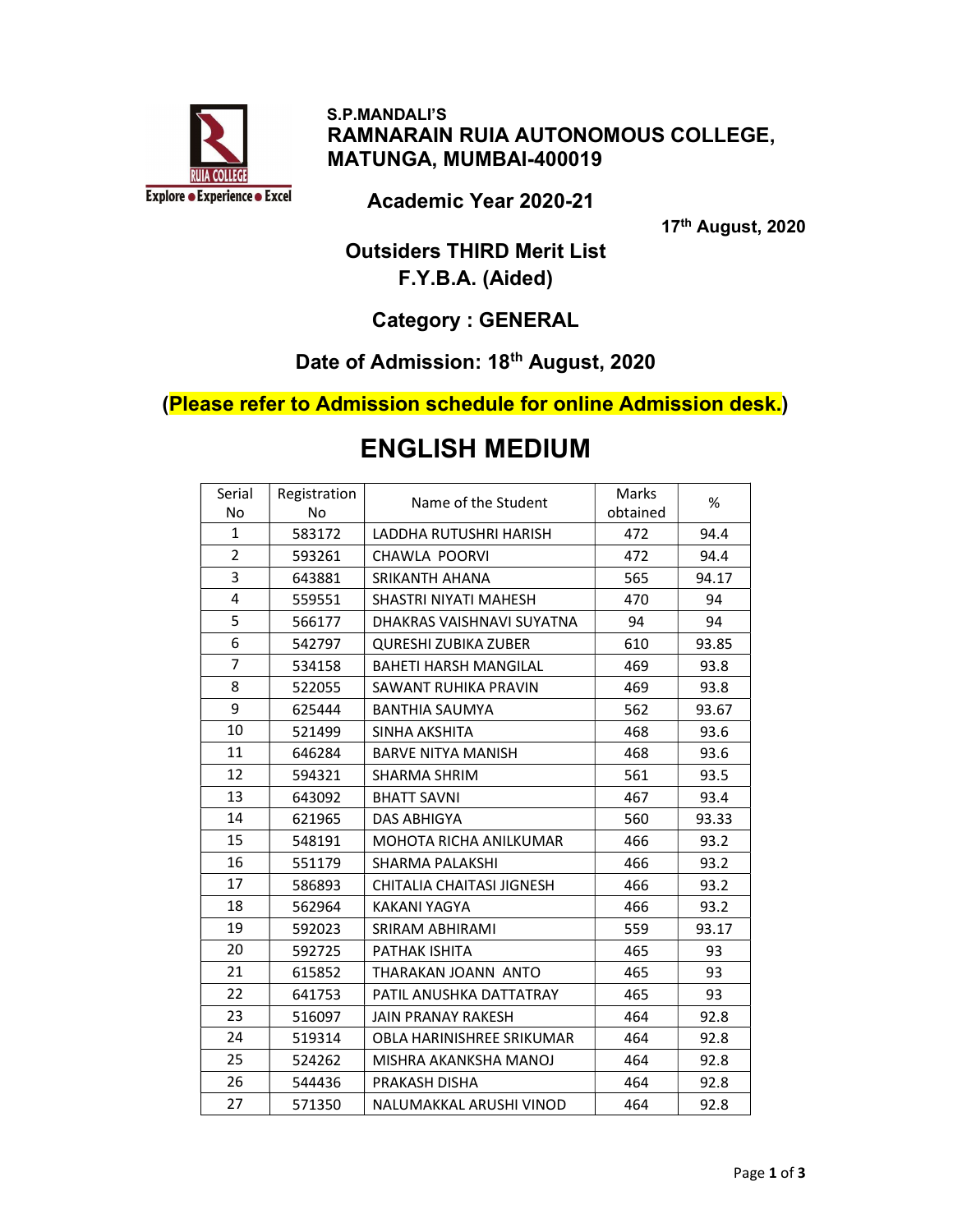#### Outsiders THIRD Merit List

#### F.Y.B.A. (Aided)

## Category : SC

## Date of Admission: 18<sup>th</sup> August, 2020

## (Please refer to Admission schedule for online Admission desk.)

| Serial No.     | Registration<br>No | Name of the Student               | Marks obtained | %     |
|----------------|--------------------|-----------------------------------|----------------|-------|
| $\mathbf{1}$   | 589574             | KAMBLE VAISHNAVI JITENDRA         | 462            | 71.08 |
| $\overline{2}$ | 576693             | KAMBLE VAISHNAVI JITENDRA         | 462            | 71.08 |
| 3              | 556457             | ADATE ONKAR AKARAM                | 454            | 69.85 |
| 4              | 597724             | <b>CHOUKEKAR ROHIT VINIT</b>      | 451            | 69.38 |
| 5              | 510737             | <b>BANSODE KAURAVKI SIDDHARTH</b> | 449            | 69.08 |
| 6              | 517842             | PAWAR SRUSHTI MANGESH             | 447            | 68.77 |
| 7              | 529962             | <b>JADHAV MALLIKA</b>             | 445            | 68.46 |
| 8              | 568689             | <b>PAWAR MANASI SUNIL</b>         | 441            | 67.85 |
| 9              | 598400             | SATHE SUKHDA YASHVANT             | 336            | 67.2  |
| 10             | 525200             | GAIKWAD HARSHADA RAJENDRA         | 335            | 67    |
| 11             | 533625             | JADHAV VANSHIKA RAJENDRA          | 435            | 66.92 |
| 12             | 610670             | <b>SALVE KSHITIJ BABU</b>         | 425            | 65.38 |
| 13             | 563625             | <b>KELKAR MIHIR MANGESH</b>       | 421            | 64.77 |
| 14             | 586596             | <b>JADHAV KOHIRI KIRAN</b>        | 418            | 64.31 |
| 15             | 590247             | <b>DANGLE RUTVIJA ANIL</b>        | 412            | 63.38 |
| 16             | 651221             | <b>VETAL VARSHA GURUDATTA</b>     | 409            | 62.92 |
| 17             | 516678             | ARKADE AAKANKSHA VASANT           | 403            | 62    |
| 18             | 518497             | SONAJKAR ASMITA SANJAY            | 305            | 61    |
| 19             | 531238             | PAGARE AKSHATA KISHOR             | 396            | 60.92 |
| 20             | 538278             | KAMBLE APURVA AVINDRA             | 390            | 60    |
| 21             | 616203             | KAMBLE SAMYAK RAMESH              | 390            | 60    |

# ENGLISH MEDIUM